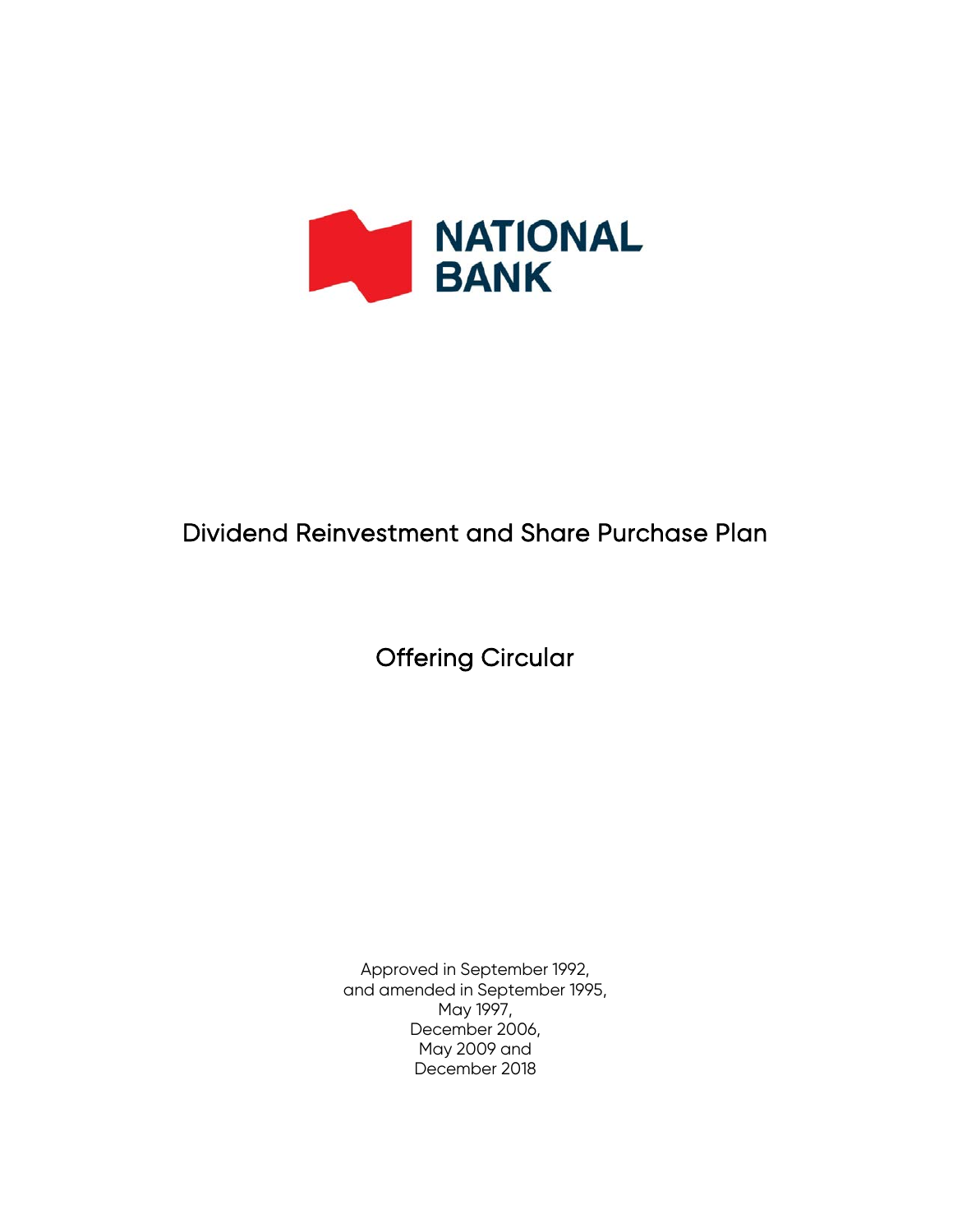# TABLE OF CONTENTS

| Canadian anti-money laundering and terrorist financing legislation  6                                            |
|------------------------------------------------------------------------------------------------------------------|
|                                                                                                                  |
|                                                                                                                  |
|                                                                                                                  |
|                                                                                                                  |
|                                                                                                                  |
| and the control of the control of the control of the control of the control of the control of the control of the |
|                                                                                                                  |
|                                                                                                                  |
|                                                                                                                  |
|                                                                                                                  |
|                                                                                                                  |
|                                                                                                                  |
|                                                                                                                  |
|                                                                                                                  |
|                                                                                                                  |
|                                                                                                                  |
|                                                                                                                  |
|                                                                                                                  |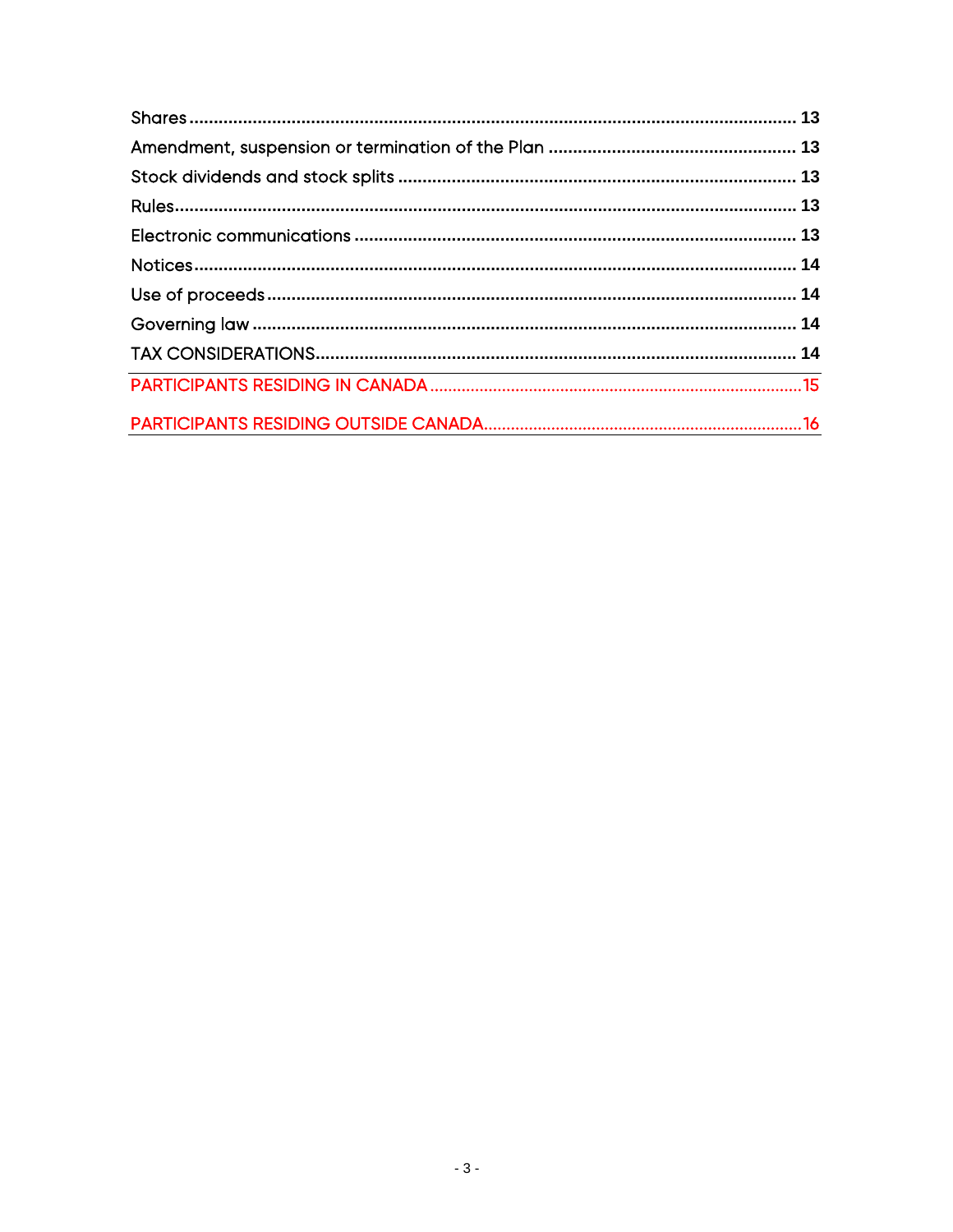#### DIVIDEND REINVESTMENT AND SHARE PURCHASE PLAN OF NATIONAL BANK OF CANADA (The Bank)

# <span id="page-3-0"></span>**INTRODUCTION**

This Offering Circular pertains to the common shares of the share capital of the Bank (the Shares) that may be issued by the Bank or acquired on the secondary market under the Dividend Reinvestment and Share Purchase Plan (the Plan).

The Plan enables Shareholders, as defined hereafter, who hold shares of share capital of the Bank of any class or series deemed eligible for the Plan (collectively the Eligible Shares) to acquire Shares without paying brokerage fees or administration fees for Plan participation, subject to the restrictions of the Bank Act (Canada) (the Bank Act).

The Shareholders participating in the Plan (the **Participants**) can acquire Shares through one and/or the other of the following options:

- a) Dividend reinvestment option: by reinvesting cash dividends paid on the Eligible Share(s) held by them (the Reinvestment Option)
- b) Optional cash payments option: by making optional cash payments of a minimum amount of one dollar per cash payment, to a maximum of five thousand dollars per quarter (the Payment Option)

The price of Shares acquired with cash dividends paid on Eligible Shares or with optional cash payments will be the price determined in the manner provided for in the "Share Acquisition Price" section below.

Reinvesting dividends under the Plan does not relieve Participants of the obligation to pay tax on those dividends. Participants should consult their tax advisors about the tax consequences of participating in the Plan. For more information, see the "Tax Considerations" section below.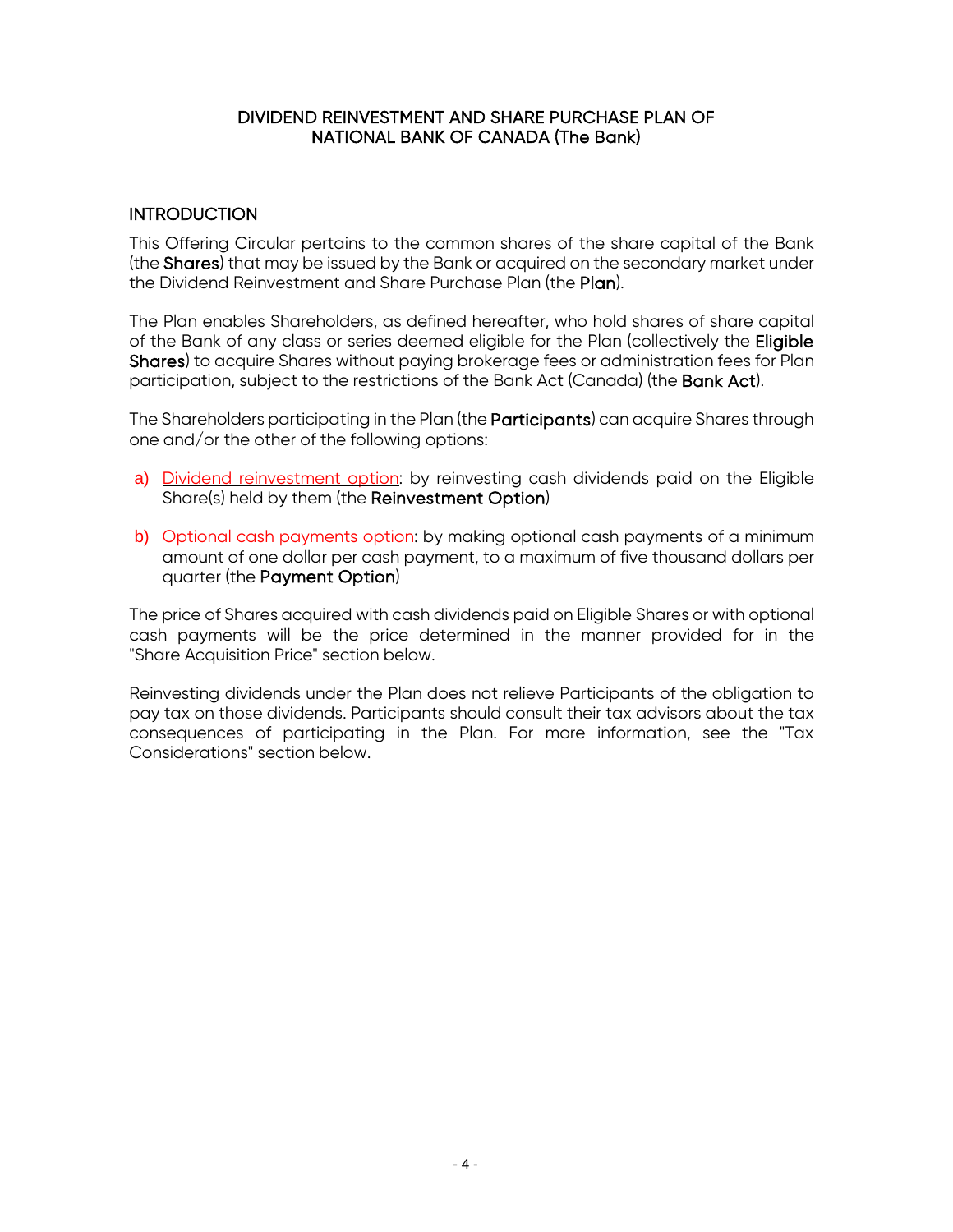# ELIGIBILITY FOR THE PLAN

#### <span id="page-4-2"></span><span id="page-4-1"></span><span id="page-4-0"></span>Eligible shares

1. The Board of Directors of the Bank may determine from time to time and at its sole discretion which classes and series will be eligible for the Plan through Eligible Shares by resolution. The Bank will announce by way of press release any change to these classes or series.

#### <span id="page-4-3"></span>Registered shareholders

- 2. Shareholders whose Eligible Shares are registered in their name in the Bank's records are called registered shareholders (Shareholders). If they are registered holders of at least one Eligible Share, Shareholders may participate in the Plan through one and/or the other of the following options:
	- a) Reinvestment option to reinvest all or part of the cash dividends paid on their Eligible Share(s) to acquire Shares; and/or
	- b) Payment option to acquire Shares by means of optional cash payments of a minimum amount of one dollar per cash payment, to a maximum of five thousand dollars per quarter.
- 3. Shareholders who are entitled to receive cash dividends payable in a foreign currency must elect to receive such payments in a Canadian dollar amount equivalent thereof before joining the Plan.
- 4. Shareholders may choose what percentage of their Eligible Shares (per class or series, as applicable) they wish to register for the purposes of the Plan.

#### <span id="page-4-4"></span>Beneficial owners

- 5. Beneficial owners are shareholders whose Eligible Shares are held in their name by a nominee, such as a broker, another intermediary or their duly authorized representative (an Intermediary). These shares are therefore not registered under the beneficial owner's name in the Bank's records. Beneficial owners of Eligible Shares may participate in the Plan through the Intermediary that holds the certificates representing the Eligible Shares.
- 6. Beneficial owners are asked to contact their Intermediary for Plan enrolment instructions and to find out whether they can register only a portion of the Eligible Shares held by their Intermediary. The administrative practices of Intermediaries may vary, the procedure to follow may differ from that which is set out in the Plan and the Intermediary may not offer all the options set out in the Plan. If a beneficial owner wants to select the Payment Option, their Intermediary will be required to submit to the Computershare Trust Company of Canada (the Agent) a duly completed authorization form and an attestation confirming that the first optional cash payment is made in accordance with the Plan requirements.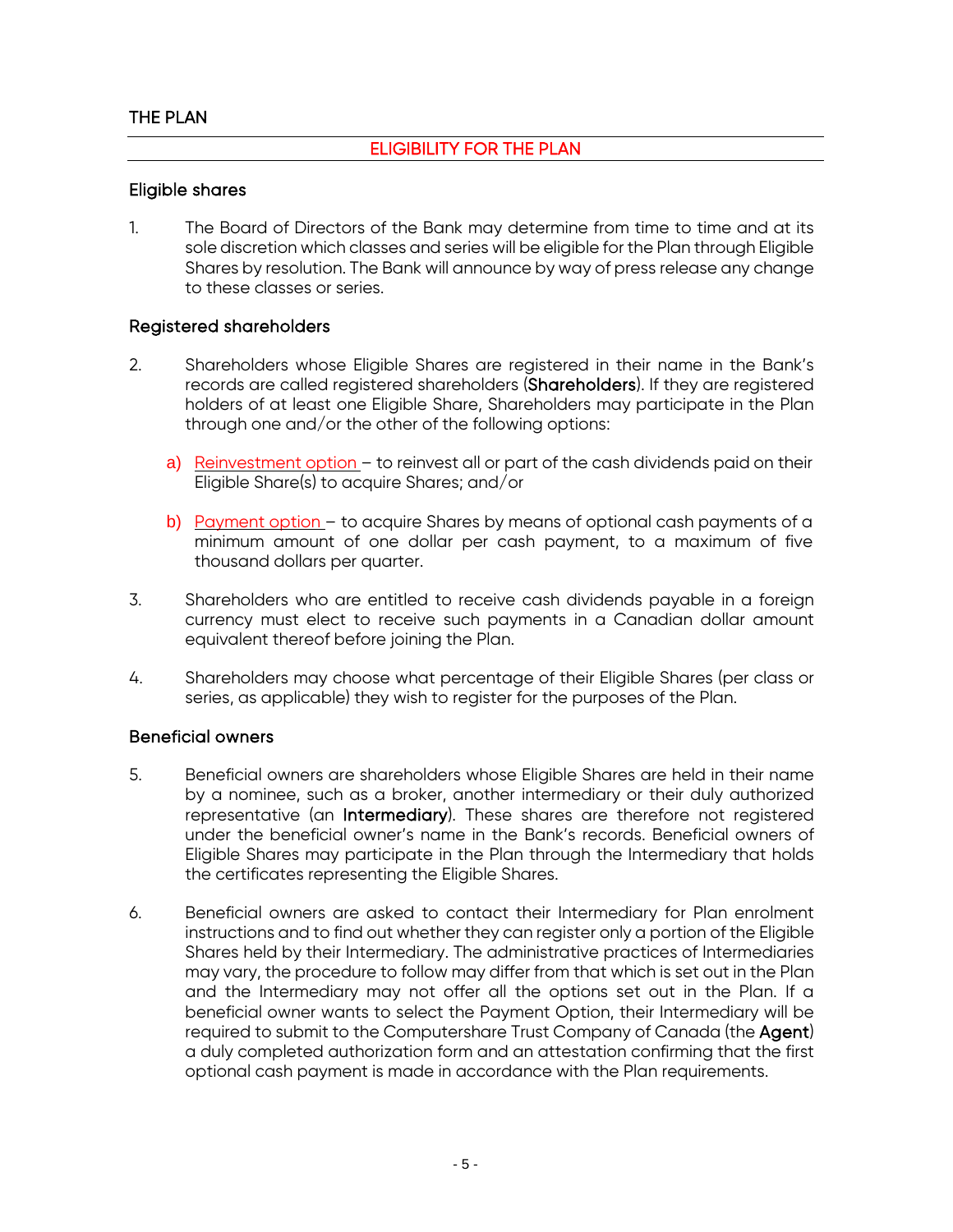# <span id="page-5-0"></span>Foreign shareholders

- 7. Shareholders who are residents of the United States or any of its territories or possessions may not participate in the Plan, as the Shares issued thereunder are not registered under the *Securities Act of 1933* (United States), as amended.
- 8. Other Shareholders who reside outside Canada may participate in the Plan unless prohibited from doing so by the law of their country of residence. In this case, the dividends payable are reinvested net of the amount of the applicable withholding tax. For more information, see the "Tax Considerations" section below.

# <span id="page-5-1"></span>Legal and regulatory restrictions applicable to the Plan

- 9. The Bank reserves the right to prohibit any Shareholder who does not comply with the applicable regulatory requirements from participating in the Plan; it further reserves the right to terminate the participation of a Participant in the Plan in the situations set out in the "Termination of Participation" section.
- 10. The Plan is subject to the provisions of the *Bank Act* prohibiting, in particular, the issue or transfer of shares to persons for reasons relating to the percentage of the holdings that such persons or a group of such persons may hold thereafter in any class of shares of the Bank.
- 11. The Bank is not aware that the prohibition applies to any Shareholder or group of Shareholders of the Bank as at the date hereof. However, the Bank may be required to refuse the enrolment of, or terminate, by means of prior notice from the Agent, the participation in the Plan of Shareholders who fail to comply with the provisions of the Bank Act or any other applicable legislation or regulation or if the Bank has reason to believe that such Shareholder has been engaging in market activities, or has been artificially accumulating Shares of the Bank, for the purpose of taking undue advantage of the Plan to the detriment of the Bank.

# PARTICIPATION IN THE PLAN

- <span id="page-5-2"></span>12. Shareholders who wish to participate in the Plan can complete the applicable enrolment form and send it to the Agent in accordance with the applicable instructions. The enrolment form is available as follows:
	- a) by registering on the self-service web portal of the Agent at: [www.investorcentre.com/](https://urldefense.proofpoint.com/v2/url?u=http-3A__www.centredesinvestisseurs.com&d=DwMFAw&c=XYrWdXnqoGVNRPOyUELP3IXCOEKnVf1zLk3mv6_0vws&r=w3pc4LIK6etugYLsM4uuB2f2szQLAOw8nDla_R1N-444y5pygw75DEsHLGTy-snb&m=VV9hiNN-R7BLxJFJLjCqZEFIqoWOmcwWCtvSxF_QxWg&s=K2f5bvancMb4dMN-JnI3q5iDaHekZCe5yVPjJrqheYE&e=)nbc (the Portal);
	- b) by consulting the Bank's [website](https://www.nbc.ca/en/about-us/investors/investor-relations/capital-debt-information/regulatory-capital/common-and-first-preferred-shares.html) under Dividend Reinvestment and Share Purchase Plan (DRIP); or
	- c) by contacting the Agent at 1-888-838-1407.

#### <span id="page-5-3"></span>Canadian anti-money laundering and terrorist financing legislation

13. As a trust company, the Agent is required to obtain and record various pieces of information and take other steps in respect of certain accounts it establishes for individuals or entities. In particular, the Proceeds of Crime (Money Laundering) and Terrorist Financing Act (Canada) and the related regulations (collectively, the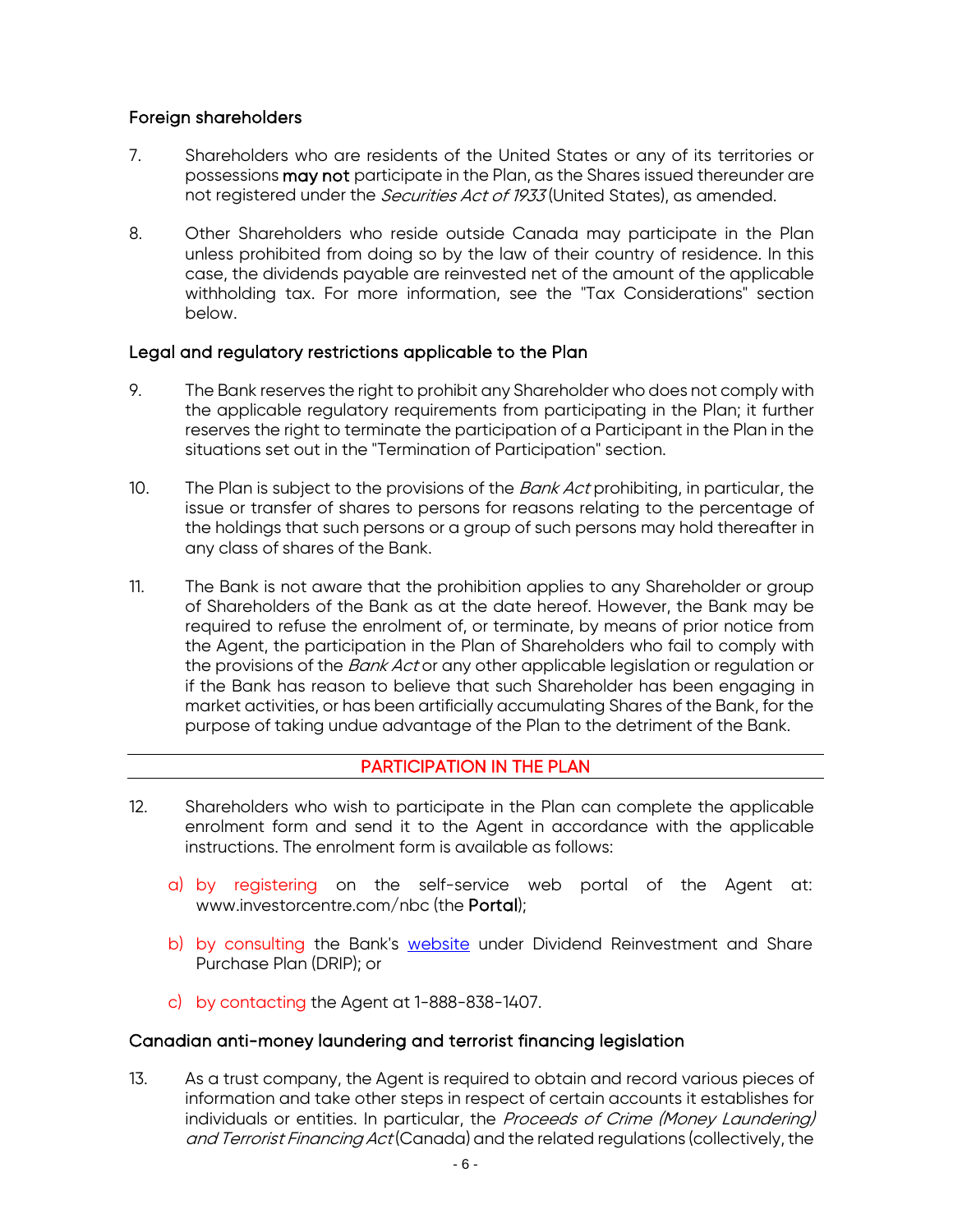PCMLTF) apply to Plan Participants who elect to acquire additional securities using the Payment Option.

14. The PCMLTFA requires the Agent to verify the identity of account holders or their representatives. To do so, the Agent must obtain a duly completed form titled "Optional Cash Purchase – Participant Declaration" and a personal cheque or certified cheque drawn on a Canadian financial institution or the Canadian branch of a foreign bank authorized under the Bank Act. The cheque must clear through such a financial institution. No void cheques will be accepted. The Agent reserves the right to refuse a Participant if they do not comply with PCMTFA regulations.

# SHARE ACQUISITION CONDITIONS AND DATES

#### <span id="page-6-1"></span><span id="page-6-0"></span>Reinvestment Option

- 15. Share acquisitions via the Reinvestment Option are made by the Agent on the date of each payment of dividends on Eligible Shares (the Dividend Payment Date) and may take up to three business days.
- 16. When a Shareholder enrolls in the Reinvestment Option, the authorization form must be received by the Agent before the close of business on the record date for the payment of a dividend on Eligible Shares in order for that dividend to be reinvested in Shares on the next Dividend Payment Date. If the authorization form is received by the Agent after the close of business on a record date for the payment of a particular dividend on Eligible Shares, that dividend will be paid to the Participant in the usual manner and the first reinvestment of dividends on Eligible Shares will take place on the next Dividend Payment Date for these Eligible Shares.

#### <span id="page-6-2"></span>Payment Option

- 17. A Participant who wants to enrol in the Payment Option must make optional cash payments of a minimum amount of one dollar per payment, up to a maximum of five thousand dollars per fiscal quarter of the Bank. The Bank's fiscal quarters end on the last business day of January, April, July and October of each year.
- 18. Acquisitions of Shares via the Payment Option are made on a monthly basis by the Agent on the last business day of each month (the Investment Date) and may take up to three business days.
- 19. Payments made under the Payment Option must be received by the Agent before the close of business at the latest on the business day preceding an Investment Date to be applied to the acquisition of Shares of the Bank on said Investment Date. Optional cash payments received by the Agent after the business day preceding an Investment Date will not bear interest and will be used to acquire Shares on the following Investment Date. Postdated cheques payable on or before the business day preceding an Investment Date may be submitted to the Agent.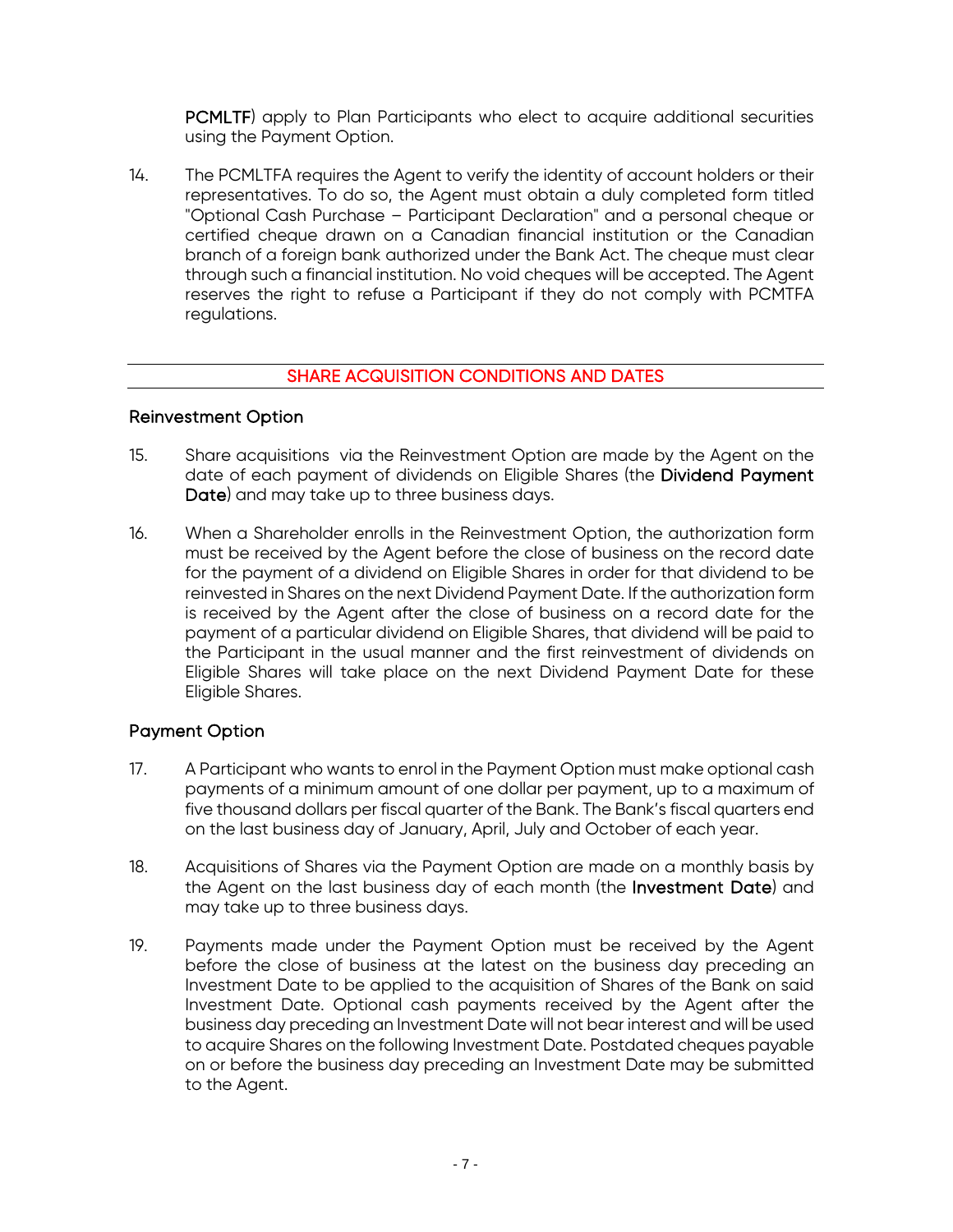- 20. Payments may be made at any time by sending a cheque or money order in Canadian dollars payable to Computershare Trust Company of Canada to the following address: Computershare Trust Company of Canada, 100 University Avenue, 8th Floor, Toronto, Ontario, M5J 2Y1.
- 21. All Shares acquired under the Payment Option with amounts received by the Agent no later than the business day prior to the record date for the payment of a dividend on Eligible Shares may be entitled to receive a dividend which will be reinvested in Shares on the next Dividend Payment Date.
- 22. Participants may change their instructions concerning any investment under the Payment Option if written notification addressed to the Agent is received by the Agent no later than by the close of business on the last business day preceding the Investment Date.
- 23. All funds received from a Participant under the Plan are fully invested by the Agent to acquire Shares and fractions of Shares, as applicable.

#### Pre-authorized debit (PAD)

- 24. To make optional cash payments under the terms of the Plan, Participants must complete a form titled Optional Cash Purchase – Participant Declaration available on the Portal, and send it to the Agent. Participants can then make optional cash payments by cheque with a PAD agreement and proof of contributions attached to the statement of account sent to the Participants, or by enrolling in the PAD service via the Portal. Other agreements related to payments by PAD and other proof of contributions can be obtained at any time by calling 1-888-838-1407, by submitting a written request to the Agent or via the Portal.
- 25. Optional cash payments made by Shareholders will be allocated to the acquistition of Shares by the Agent, provided that these payments are received by the Agent no later than one business day preceding the Investment Date. The minimum amount for optional cash payments is one dollar per payment and the maximum is five thousand dollars per fiscal quarter of the Bank. The Bank's fiscal quarters end on the last business day of January, April, July and October of each year. Unregistered shareholders must contact their intermediary to define the procedure to follow to make an optional cash payment.
- 26. To be eligible for the PAD service for optional cash payments, you must already be participating in the Plan and your account must already have a code indicating that it is compliant with the requirements of the Proceeds of Crime (Money Laundering) and Terrorist Financing Act in effect in Canada. The bank account that you plan to use must also be held in a Canadian financial institution.
- 27. You can select a recurring PAD or not. Both options can be activated online in the Portal. For the recurring PAD service only, you can send your request to the Agent by mail. The Agent must receive the PAD request no later than 10 business days before the Investment Date to apply the PAD payment. If a duly completed request is received after this date, the PAD payment will be applied on the following Investment Date.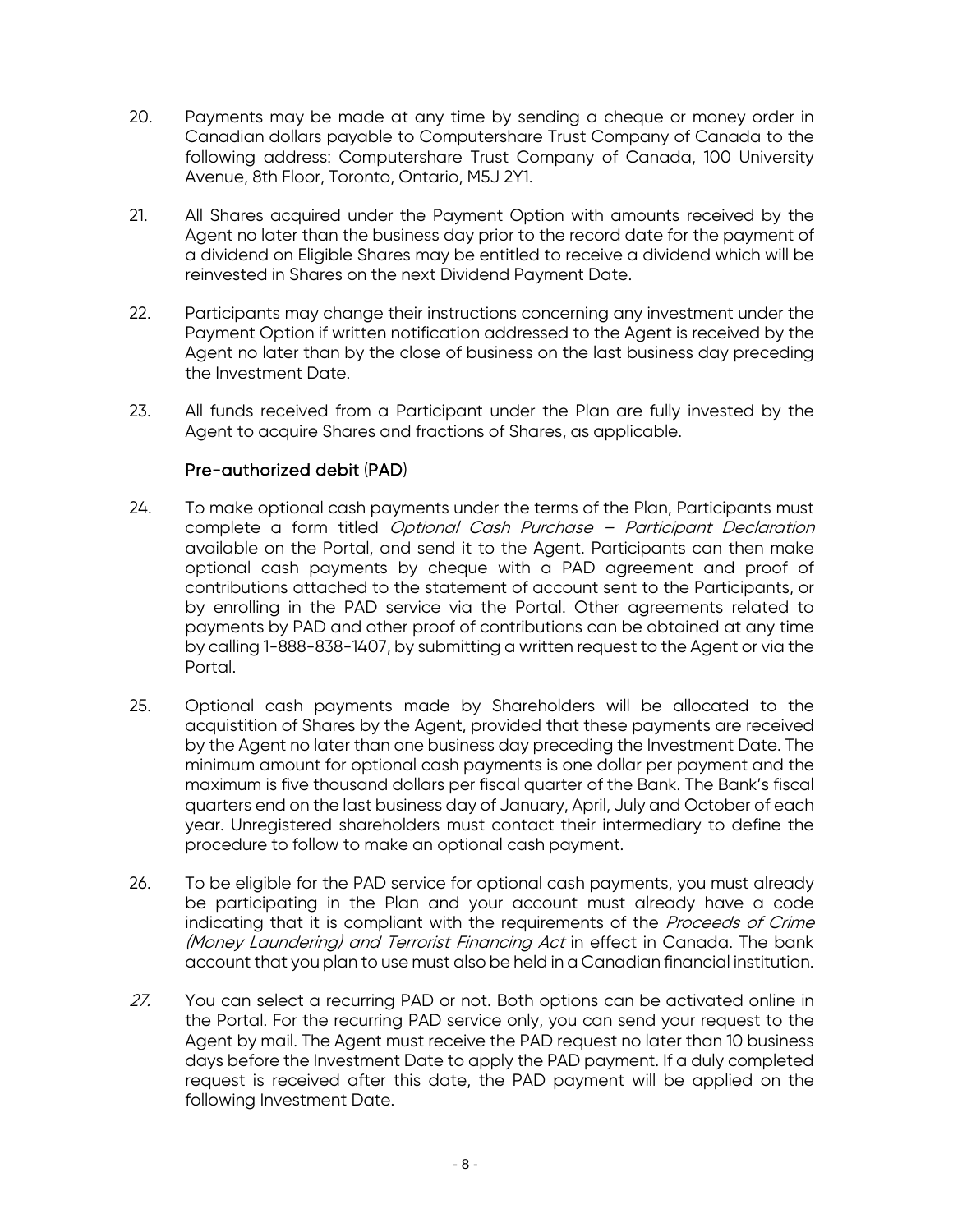#### Non-recurring PAD payment

28. PADs can be set up online. If you authorize a single payment by PAD, your bank account will be debited within five to 10 business days following receipt of your request. The amounts will be used to acquire units on the first Investment Date after the withdrawal of the funds from your account. No interest will be paid for the funds held pending investment.

# Payment by recurrent PAD

- 29. Payments by recurrent PAD can be set up online via the Portal or by duly completing and signing the PAD agreement. A payment by PAD agreement will be attached to your statement of account once your account has a code indicating it is compliant. Return the completed PAD agreement with a VOID cheque and indicate the name(s) appearing in the bank account or include a letter from your financial institution confirming your banking information as well as the names associated to the account. The name(s) appearing in the bank account must match the name(s) appearing on your Plan account.
- 30. If you authorized a monthly recurrent PAD, your account will be debited on the 22nd of every month. If you authorize a quarterly recurring PAD, your account will be debited on the 22nd of February, May, August and November. If the 22nd is not a business day, the account will be debited on the following business day.
- 31. If you want to amend or cancel a recurring PAD, you must inform the Agent in writing or online via the Portal. Only cancellation requests can be made by calling the Agent's Customer Service at 1-888-838-1407. Please allow 10 business days from when the Agent receives your instructions for the amendment or cancellation to take effect.

#### <span id="page-8-0"></span>Limit

32. During the Bank's current fiscal year during which the Reinvestment Option or Payment Option is exercised, the total number of Shares from the treasury in consideration of the Reinvestment Option or the Payment Option cannot exceed 2% of the issued and outstanding Shares of the Bank at the start of said fiscal year. The Bank and the Agent will refuse any request over this limit.

#### <span id="page-8-1"></span>Other conditions

- 33. All dividends paid by the Bank on Eligible Shares held by the Agent for the account of a Participant will be automatically reinvested in additional Shares on the next Dividend Payment Date for such Eligible Shares.
- 34. Once the Participant has enrolled in the Plan, participation will continue automatically until it is terminated, in accordance with the provisions of the Plan. For more information, see the "Termination of Participation" section below.

# SHARE ACQUISITION PRICE

<span id="page-8-2"></span>35. Shares acquired under the Plan can be either subscribed directly from the Bank or acquired on the secondary market through an Intermediary. The acquisition method is determined by the Bank.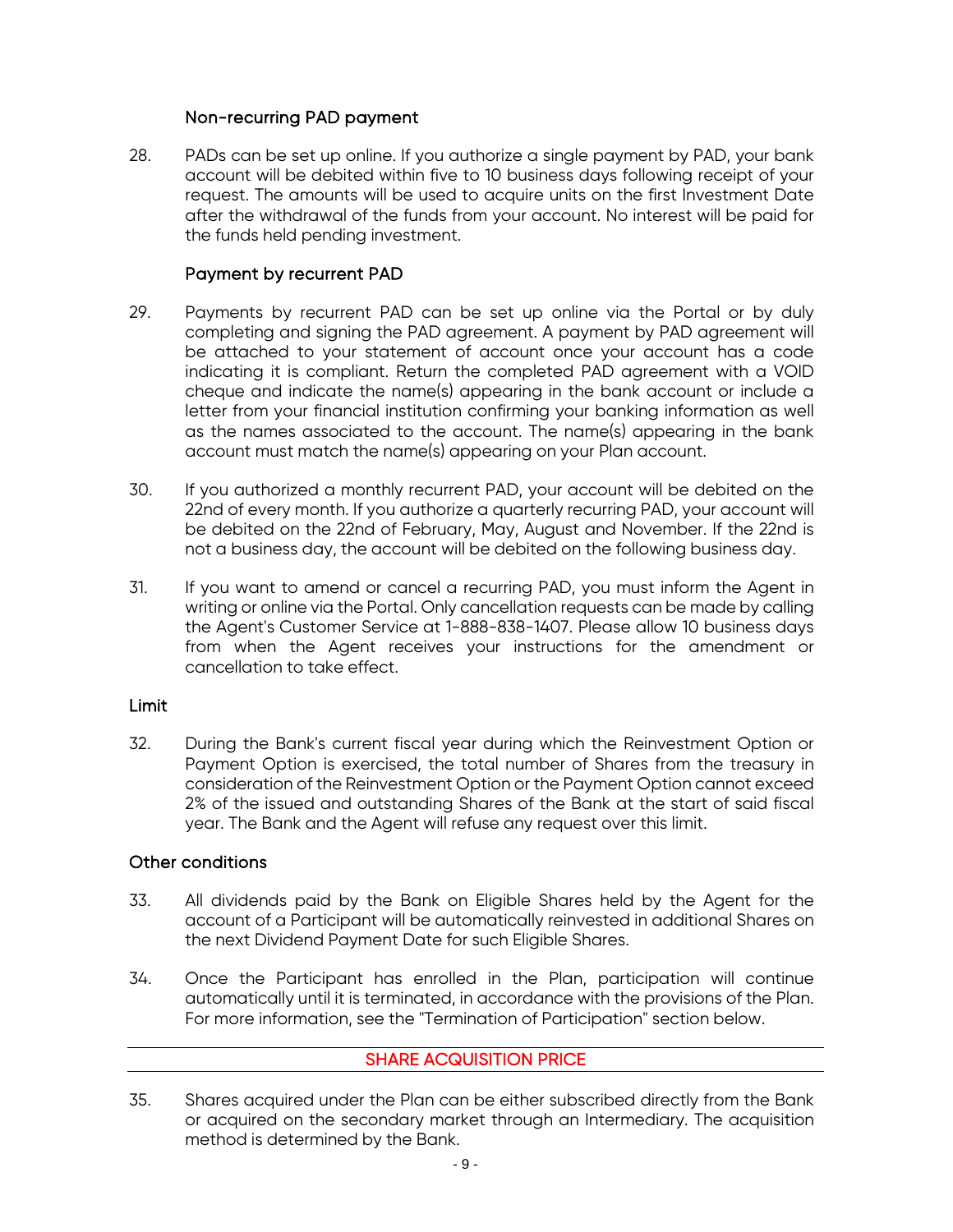- 36. Acquired shares will be deposited in the Participant's account up to three business days following the Dividend Payment Date or Investment Date, as applicable.
- 37. Each Participant's account will be credited the number of Shares acquired for that Participant, including fractions of Shares calculated to six decimals. The number of Shares corresponds to the total amount (for a Participant who is not a Canadian resident, net of any income deducted at source, if applicable), from the payment or the total value of the dividend to be reinvested for the account of each Participant, divided by the Average Subscription Price or the Average Acquisition Price, as defined below, as applicable.

#### <span id="page-9-0"></span>Subscription with the Bank

- 38. The price of Shares to be acquired from the Bank by the Agent under the Reinvestment Option or Payment Option is the average of the closing prices of a board lot of Shares traded on the Toronto Stock Exchange during the five business days immediately preceding a Dividend Payment Date or an Investment Date, as applicable (the Average Subscription Price).
- 39. In the case of a subscription of Shares issued by the Bank under the Reinvestment Option, there may be a maximum discount of 5% from the Average Subscription Price. The Bank's Board of Directors may, from time to time and at its sole discretion, determine the amount of any applicable discount, as applicable, by resolution. The Bank will announce by way of press release any applicable discount with regard to the Average Subscription Price.

#### <span id="page-9-1"></span>Acquisition on the secondary market

40. The price of Shares acquired by the Agent on the secondary market, under the Reinvestment Option or Payment Option, will be the average acquisition price on the Dividend Payment Date or the Investment Date (excluding brokerage fees, compensation and all trading costs incurred by the Agent to acquire these Shares) (the Average Acquisition Price).

# ADMINISTRATION OF PLAN AND STATEMENTS OF ACCOUNT

- <span id="page-9-2"></span>41. The Agent will administer the Plan for Participants pursuant to an agreement with the Bank.
- 42. Shares subscribed or acquired under the Plan are registered in the name of the Agent on the Participants' behalf. As soon as possible, every Participant will be assigned a direct registration statement via DRS Advice (DRS) for their Shares. A Participant may also consult their DRS by logging into the Portal. No share certificate will be issued to the Participant unless specifically requested from the Agent in writing.
- 43. As soon as possible following the Dividend Payment Date, the Agent will send Participants a statement of account setting out the number of Shares acquired under the Reinvestment Option or Payment Option, the acquisition method for the Shares and the price of such shares. This statement is an essential record for income tax purposes and should be retained.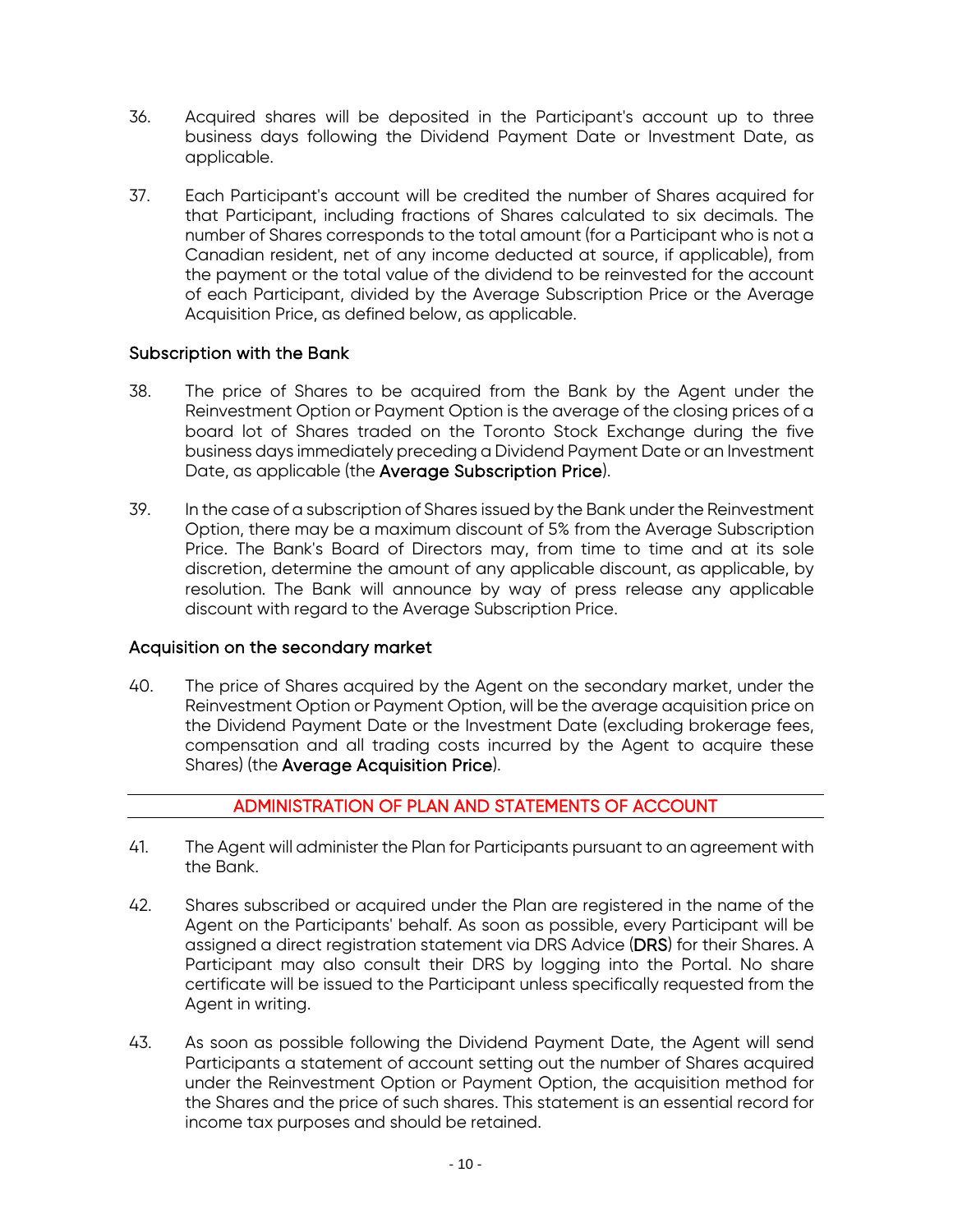44. The Agent is responsible for deducting the necessary withholding tax for the account of the Participant. The Agent also sends each Participant the tax information slips needed to complete their tax return.

#### <span id="page-10-0"></span>Administration fees

45. Subject to the provisions of the "Termination of Participation" section, all administrative costs of the Plan will be paid by the Bank, including the fees and expenses of the Agent.

#### TERMINATION OF PARTICIPATION

#### <span id="page-10-2"></span><span id="page-10-1"></span>Termination by a Participant

- 46. Subject to the restriction set out hereinbelow, Participants may terminate their participation in the Plan at any time by following the instructions set out for this purpose on the Portal or by way of written notice to the Agent.
- 47. Upon termination of participation, the Participant will receive a DRS from the Agent for his whole Shares and an amount equal to the value of any fraction of a Share plus any cash balance held on their behalf. The amount of the payment for any fraction of a Share is based on the market price in effect when the sale takes place.
- 48. Upon termination of participation, a Participant may request that all whole Shares held be sold, in whole or in part, on their behalf by following the instructions set out for this purpose on the Portal. Such sale will be made through a stockbroker designated by the Agent, as soon as possible following receipt by the Agent of such notice. The proceeds of such sale, less brokerage fees, administrative fees and applicable taxes and income taxes, which are paid by the Participant, will be remitted by the Agent to the Participant.

#### <span id="page-10-3"></span>Termination further to the Participant's death

49. Participation in the Plan will also be terminated upon receipt by the Agent of a written notice of the death of the Participant. In such cases, a DRS representing the number of whole Shares held for the Participant's account will be issued in the name of the estate of the deceased Participant. The Agent will send such statement and a cash payment equal to the value of any fraction of a Share plus any cash balance held on their behalf to the representative(s) of the deceased Participant.

#### <span id="page-10-4"></span>Termination by the Bank

50. The Bank may, from time to time and at its discretion, terminate the participation of a Participant in the Plan upon prior written notice, in particular, but without limiting the generality of the foregoing, when the number of Shares acquired under the Plan is less than one whole Share over a period of 12 consecutive months or no optional cash payments have been made during the previous 12 months.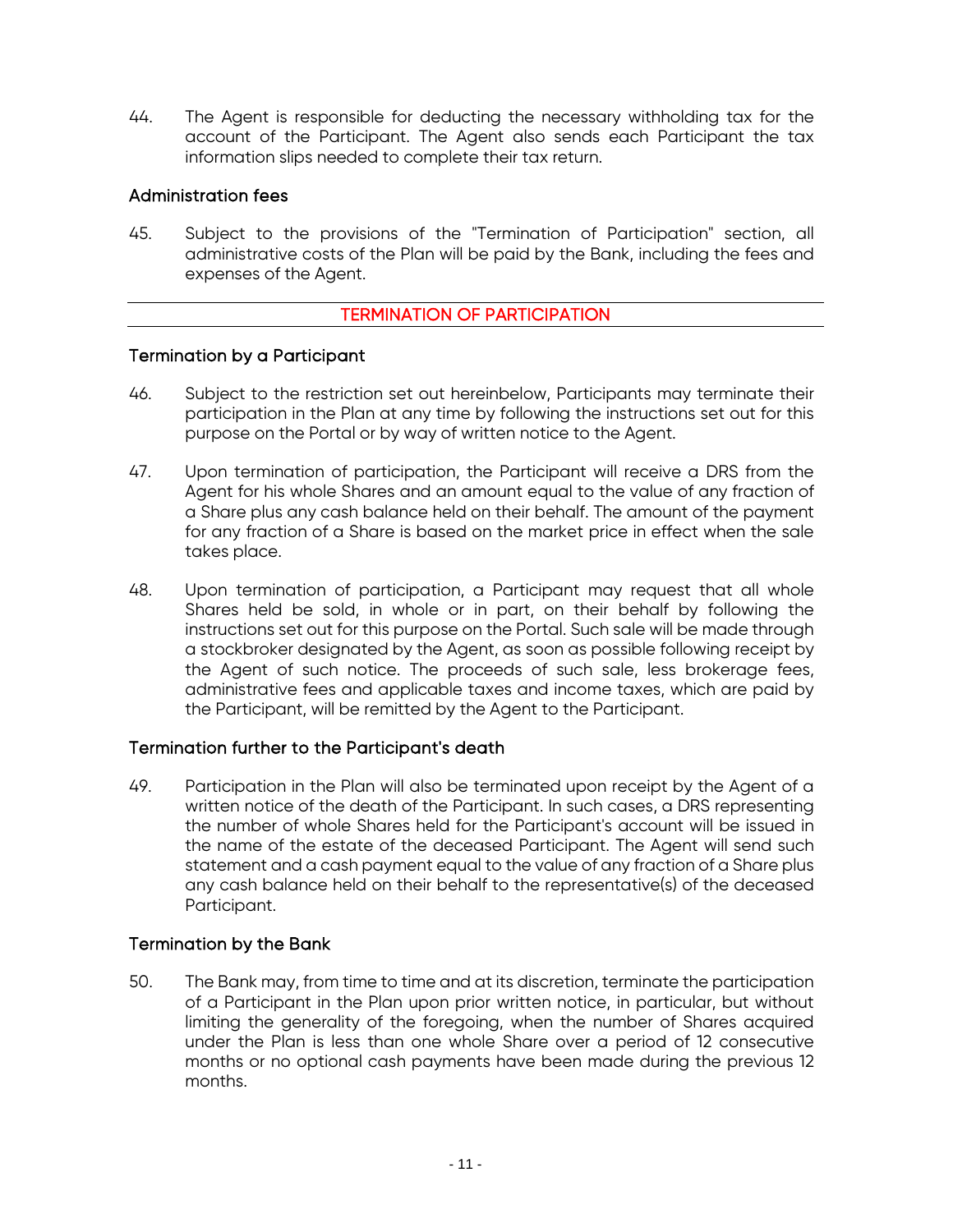# <span id="page-11-0"></span>Withdrawal of certain Plan Shares

- 51. The Participant may, without terminating their participation in the Plan, withdraw or sell whole Shares from their account under the Plan by following the instructions for this purpose on the Portal, or by sending a written notice to the Agent.
- 52. If the Agent receives a request to withdraw Shares, the Agent will withdraw the stipulated number of whole Shares from the Participant's account, and issue them a DRS, usually within three weeks of receiving the request.
- 53. If the Agent receive a request for a partial sale of Shares, the Agent will sell the stipulated number of whole Shares via a stockbroker designated by the Agent as soon as possible after having received the request from the Participant. The proceeds of such sale, less brokerage fees, administrative fees and applicable taxes and income taxes, which are paid by the Participant, will be remitted by the Agent to the Participant.
- 54. Shares that must be sold can be grouped with other Shares that must be sold for other Participants, and the proceeds then remitted to each Participant in question, and determined based on the average sale price for all Shares grouped as such.
- 55. Shares cannot be pledged. A Participant who wishes to pledge or otherwise transfer part or all of their Shares must withdraw such shares from the Plan. The Agent will then issue in the name of the Participant a DRS representing all the whole Shares withdrawn, and, in the case of the withdrawal of all of the Participant's Shares, pay them an amount equal to the value of any fraction of a Share plus any balance held in cash on the Participant's behalf.

# LIABILITY OF THE BANK AND THE AGENT

- <span id="page-11-1"></span>56. Participants acknowledge that the Bank and the Agent are not liable for any damage or loss which may result, directly or indirectly, from any act or omission to act by the Bank or the Agent, when they have acted in good faith.
- 57. As Shares are securities whose monetary value on the stock market may fluctuate over time, neither the Bank nor the Agent cannot guarantee a profit or protect Participants against a potential loss.

# OTHER PROVISIONS

#### <span id="page-11-3"></span><span id="page-11-2"></span>Shareholder voting

- 58. Shareholders who participate in the Plan may exercise voting rights attached to the Shares in the Plan, including whole Shares held by the Agent on their behalf, in the same manner as any other shares of the Bank either by proxy or in person. The Agent will forward to such Participants, as soon as possible, any proxy solicitation materials.
- 59. Beneficial owners who participate in the Plan should contact the Intermediary through which their Shares are held for information about the voting procedure.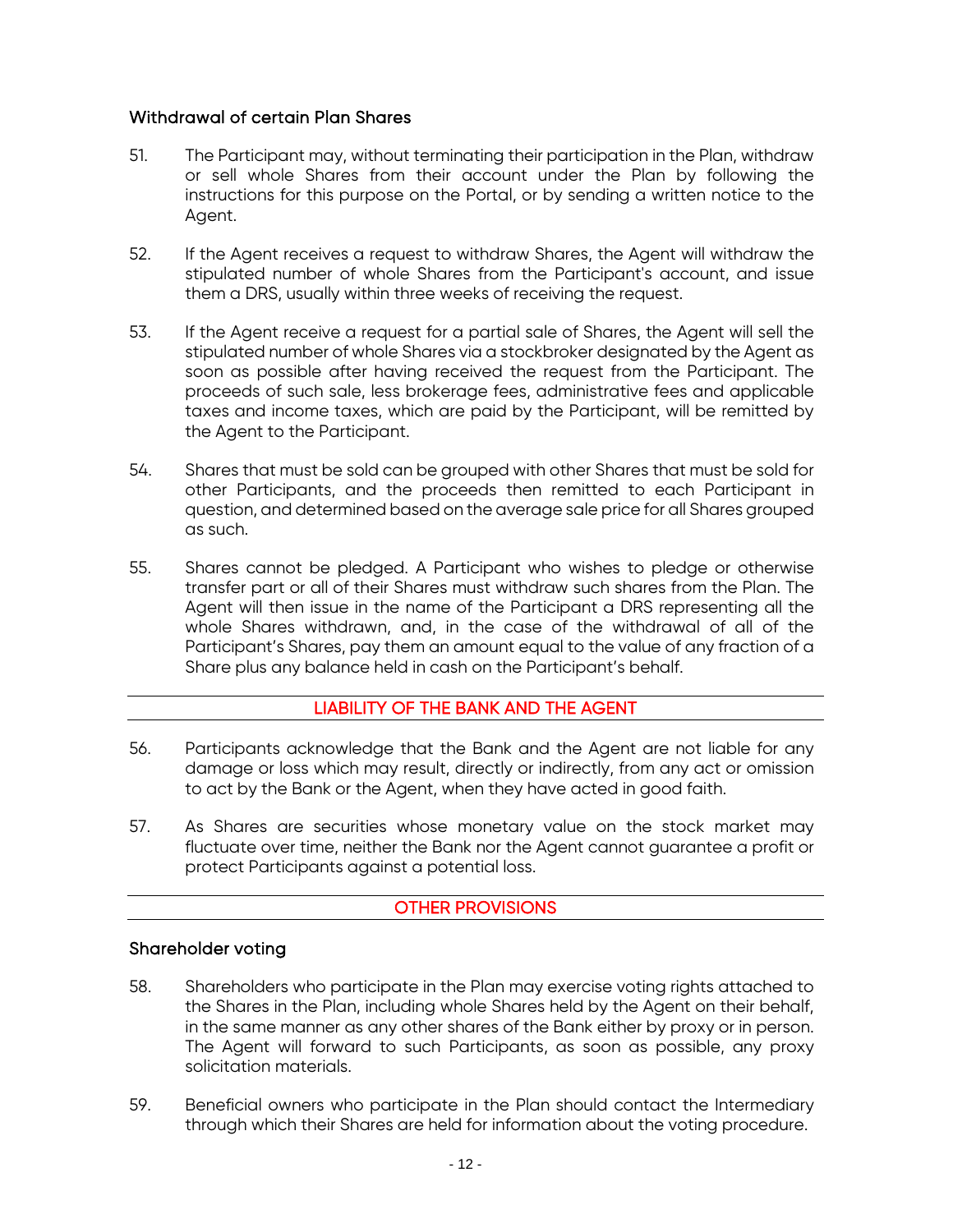# <span id="page-12-0"></span>**Shares**

60. Shares acquired under the Plan are common shares of the Bank that are described in the Bank's By-law II – Share Capital, which may be consulted on this [link.](https://www.nbc.ca/en/about-us/governance/corporate-practices.html)

#### <span id="page-12-1"></span>Amendment, suspension or termination of the Plan

- 61. Any amendment made to the Plan is subject to the prior approval of the Toronto Stock Exchange.
- 62. Subject to the approval of the Toronto Stock Exchange when required, the Bank reserves the right, provided a notice in writing is given to Participants, to amend, suspend or terminate the Plan, in full or in part, at any time and without obtaining the Participants' consent. Nevertheless, such action will have no retroactive effect that would prejudice the interests of the Participants.
- 63. In the event the Bank terminates the Plan, each Participant will receive from the Agent a DRS for all whole Shares held by each of them as well as an amount equal to the value of any fraction of a Share plus any balance held in cash on their respective behalf.
- 64. As of the effective date of any suspension of the Plan, no transaction related to the Plan will be made by the Agent, with the exception of cases involving the termination of participation by a Participant or termination imposed by the Bank.
- 65. The Agent will remit to the Participants all optional cash payments not invested as at the effective date of such suspension as well as any dividend payable which was declared but not paid before said date.

#### <span id="page-12-2"></span>Stock dividends and stock splits

66. The Shares distributed pursuant to a stock dividend or a stock split relative to the Shares held by the Agent for the Participants under the Plan will be kept by the Agent, who will proportionally credit the accounts of the Plan Participants. No action must be taken by the Participant in such cases.

#### <span id="page-12-3"></span>Rules

67. The Bank may establish rules to facilitate the administration of the Plan, with respect to the enrolment in the Plan, communication of information on the Plan to Participants and any other aspects of the Plan. It reserves the right to regulate and interpret the Plan text as it deems necessary or useful.

#### <span id="page-12-4"></span>Electronic communications

68. All references in the Plan to the delivery of instructions, notices or other written documents will be deemed to include delivery by electronic means when permitted by law and with the Participant's consent when required. Participants who wish to do so may indicate their consent via [www.investorcentre.com/nbc](http://www.investorcentre.com/nbc) and by clicking at the bottom of the page: "Sign up for eDelivery."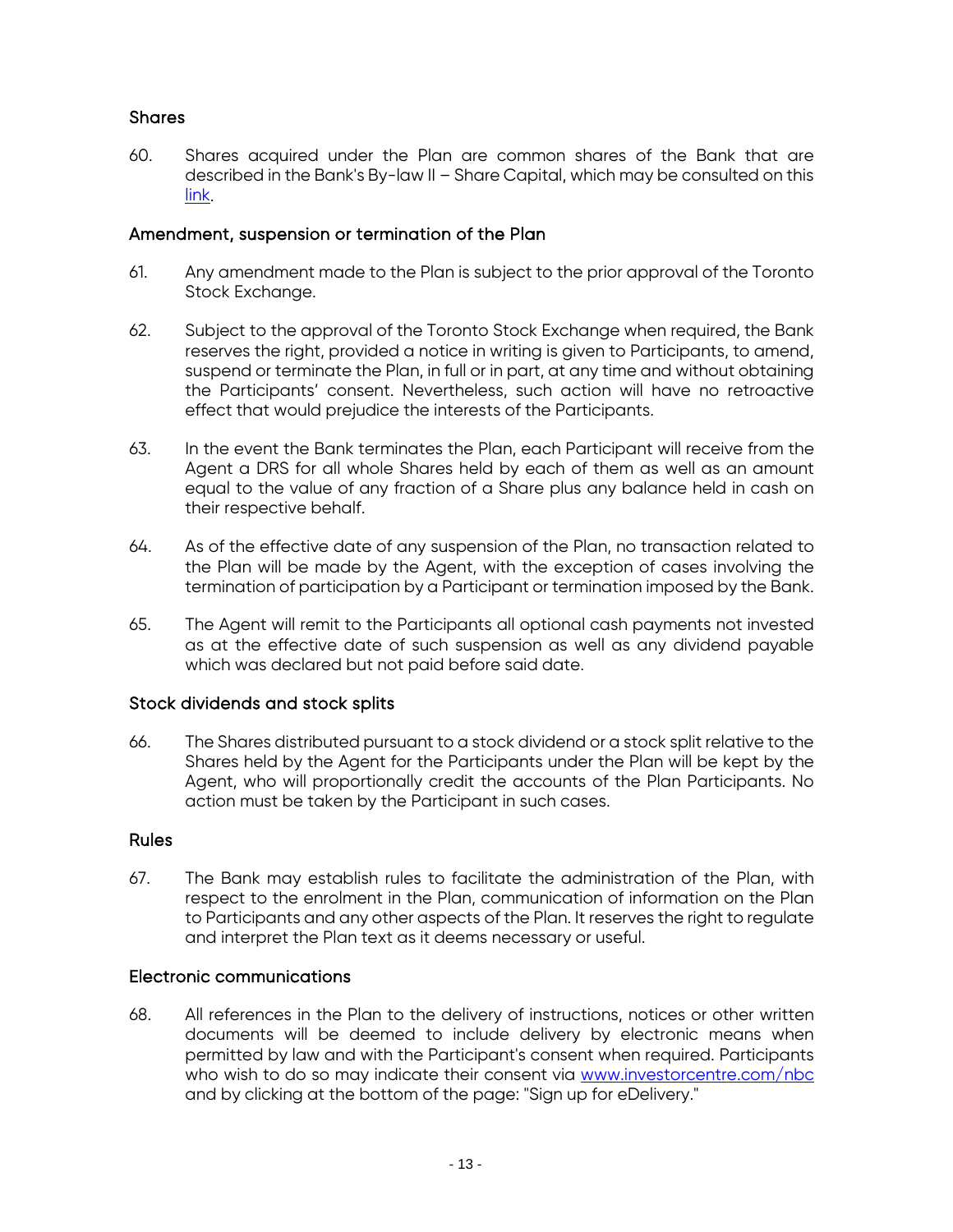# <span id="page-13-0"></span>Notices

- 69. All notices required to be given to Participants under the Plan will be mailed to Participants at the address shown in the records of the Agent.
- 70. Any written communication which must be sent or delivered to the Agent or any request for information with respect to the Plan should be addressed as follows:

Computershare Trust Company of Canada Attn: Dividend Reinvestment Services 100 University Ave., 8th Floor, Toronto, Ontario M5J 2Y1 Telephone: 1-888-838-1407 Fax: 1-888-453-0330

71. Participants who are beneficial owners of Shares should contact their Intermediary if they have any questions concerning the Plan.

#### <span id="page-13-1"></span>Use of proceeds

72. The proceeds received by the Bank from the issue of new Shares under the Plan will be used for the Bank's general purposes.

#### <span id="page-13-2"></span>Governing law

73. The Plan will be governed by and construed in accordance with the laws of Quebec and the laws of Canada applicable therein.

#### TAX CONSIDERATIONS

<span id="page-13-3"></span>The following is a summary of the principal income tax considerations generally applicable to a Participant who, at any time, for the purposes of applying the Income Tax Act (Canada) (the ITA) and the Income Tax Regulations (the Regulations) does not deal at arm's length with the Bank and is not part of its group, holds Shares as capital property and reinvests as part of the Plan of cash dividends paid on Shares.

This summary is based on the current provisions of the ITA and the Regulations and all the specific proposals intended to amend the ITA and Regulations that were publicly announced by the Canadian Finance Minister prior to the date of this policy (the "proposed amendments") as well as on the current administrative policies and contribution practices published by the Canada Revenue Agency. This summary is based on the hypothesis that all proposed amendments will be adopted in the form proposed. However, nothing guarantees that all proposed amendments will be adopted or that they will be adopted in the form proposed. This summary does not cover all possible Canadian tax considerations and does not take into account tax considerations resulting from the tax legislation of Canadian provinces or territories, or foreign territories.

This summary does not apply to i) a Participant who is subject to the assessment rules for the ITA market value applicable to certain "financial institutions" under the ITA; ii) a Participant who is a "specified financial institution" under the ITA; iii) a Participant for which participation constitutes, or for which a Share would constitute a "tax shelter investment" under the ITA; iv) a Participant who is an corporation authorized to, after production of its records and books in accordance with its selection and in the manner prescribed, to report its results in a "functional currency" under the ITA, in accordance with the provisions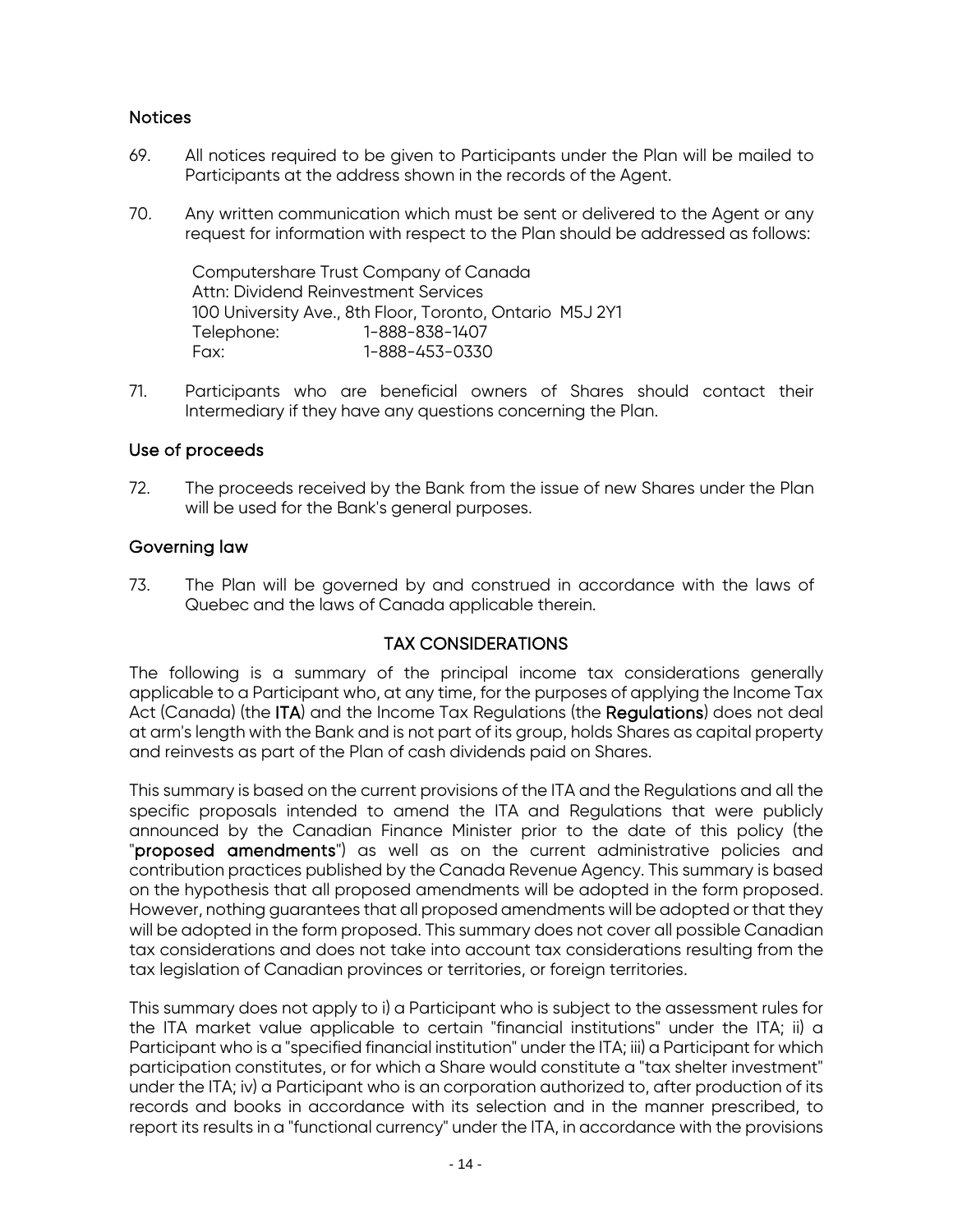of the ITA; or v) a Participant who concludes a "derivative forward agreement" under the ITA with regard to its Shares. Such a Participant is asked to consult their own tax advisors.

This summary is of a general nature only and does not constitute legal or tax advice for any particular Participant. This summary does not make provisions for all Canadian federal tax considerations. Participants are therefore advised to consult their tax advisor regarding their specific situation.

#### PARTICIPANTS RESIDING IN CANADA

- <span id="page-14-0"></span>74. This part of the summary generally applies to the Participant who, at any time, for the purposes of the ITA, is or is deemed to be a resident of Canada.
- 75. A Participant who participates in the Reinvestment Option will be treated as having received, on each Dividend Payment Date, a dividend equal to the full amount of the cash dividend paid on that date. This dividend will be subject to the tax usually applicable to taxable dividends of taxable Canadian corporations (including eligible dividends). In the case of a Participant who is an individual, such dividend must be included in the calculation of income and will be subject to dividend gross-up and tax credit rules normally applicable to taxable dividends received from taxable Canadian corporations.
- 76. The amount of the dividend received by a corporation will be included in the calculation of its income, but will usually be deductible when calculating its taxable income. In the case of a Participant that is a private corporation or certain other corporations, refundable tax will be applied to the dividend amount. Other taxes could apply, based on the Participant's situation.
- 77. The right granted under the terms of the Plan to reinvest cash dividends paid on Eligible Shares in new Shares issued by the Bank at the Average Subscription Price, less a maximum discount of 5% of the Average Subscription Price, and exercising this right should not result in a taxable benefit under the terms of the ITA.
- 78. A Participant will not generate taxable income when they receive whole common share certificates credited to their account or a DRS, at their request, because they have stopped participating in the Plan or in the event that they terminate the Plan.
- 79. For a Participant, the cost of the Shares acquired under the Plan is the actual amount paid for the Shares by the Agent. The adjusted cost base of such Shares for the Participant will be calculated by determining the average cost of Shares thus acquired and the adjusted cost base of all other Shares held by the Participant as capital property.
- 80. A Participant who disposes of or is deemed to dispose of Shares may generate a capital gain (or capital loss), half of which is taxable (or deductible) to the extent that the proceeds of such disposition, net of related costs, exceed (or are exceeded by) the adjusted cost base of these Shares immediately before the disposition. This rule applies similarly to the disposition of fractions of Shares upon termination of participation in the Plan. Half of any capital loss incurred by the Participant may be deducted from the taxable capital gains generated by the Participant during the year of disposition, the three previous tax years or any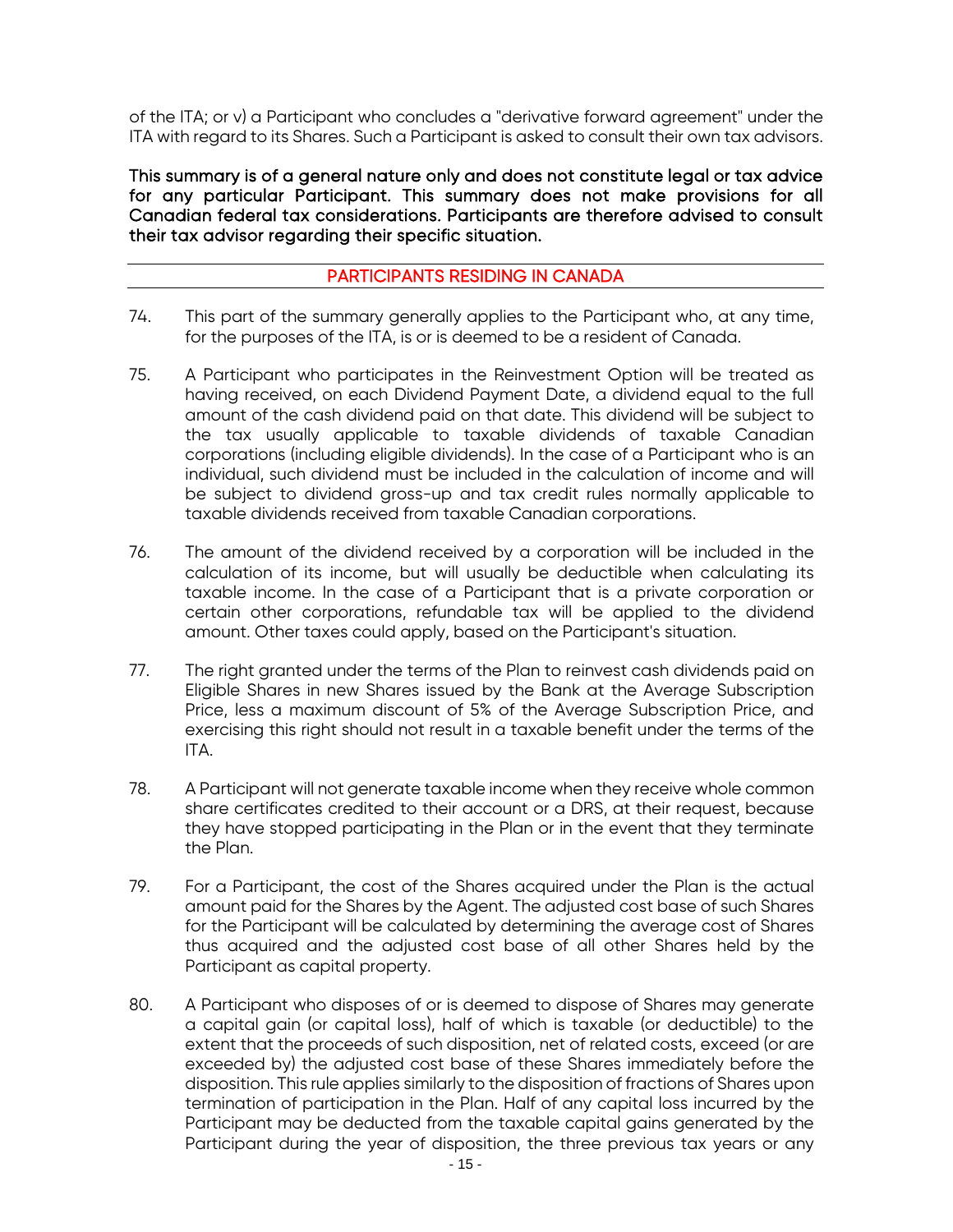subsequent tax year, subject to the specific rules set out in the applicable taxation legislation.

81. Investment income, including taxable capital gains, earned by a private corporation under Canadian control is subject to a refundable income tax under the ITA.

#### PARTICIPANTS RESIDING OUTSIDE CANADA

- <span id="page-15-0"></span>82. This part of the summary generally applies to the Participant who, at any time, for the purposes of the ITA, is not or is not deemed to be a resident of Canada and does not operate a business in Canada. Special rules, which are not covered in this summary, may apply to a non-Canadian participant who is an insurer operating an insurance business in Canada and elsewhere or that is a "registered non-resident insurer" under the ITA.
- 83. The dividends that a Participant who is not a resident of Canada wants to invest as part of the Plan are subject to a Canadian tax deduction at source. The general rate of non-resident income tax is 25%; this rate may be reduced, as the case may be, if the Participant is entitled to tax relief set out by a treaty between Canada and the country where the Participant resides.
- 84. Exercising the right granted under the terms of the Plan to reinvest cash dividends paid on Eligible Shares in new Shares issued by the Bank at the Average Subscription Price, less a maximum discount of 5% of the Average Subscription Price should not result in a taxable benefit under the terms of the ITA, or a dividend deemed to be subject to Canadian tax deductions at source.
- 85. The gains generated by the disposition of Shares by a non-resident of Canada are generally not subject to Canadian tax, except if the Shares are or deemed to be "taxable Canadian property" under the ITA and the non-resident is not entitled to any tax relief set out by a treaty between Canada and the country where the Participant resides. Provided that the Shares are listed on a "designated stock exchange" under the ITA, they generally do not constitute taxable Canadian property for the Participant, except if, at any time during the 60-month period that immediately precedes a disposition, i) (A) the Participant, (B) persons with whom they are not dealing at arm's length, (C) a partnership in which the Participant or a person which whom the Participant does not deal at arm's length has a direct or indirect participation through one or more partnerships or (D) a combination of the persons targeted by (A), (B) or (C), owns or own, as applicable, not less than 25% of the issued shares of a class of the Bank's share capital, and ii) more than 50% of the fair market value of the Shares directly or indirectly attributable to real or immovable property located in Canada, Canadian resource property (under the ITA), and options, interest, or for civil law purposes, rights to this property, whether or not it exists.